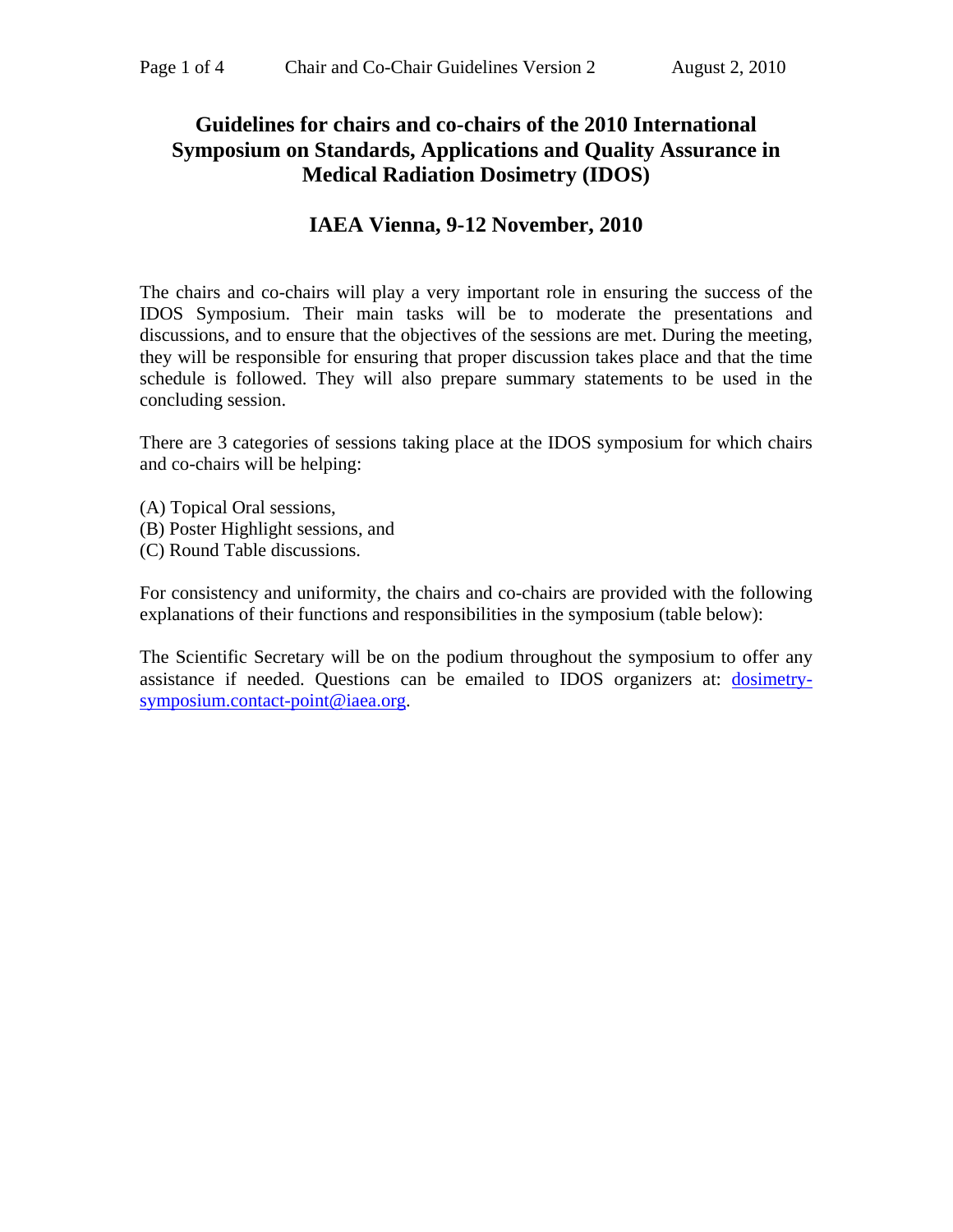# **(A) Topical oral session – Guidelines for chairs/co-chairs Key tasks during the symposium**

- Introduce speakers
- Moderate any subsequent discussions and time keeping
- When appropriate and if time allows, present a summary or "take home message" at the end of the session (chair, 1-4 min)
- Draft a summary for the Concluding Session (chair and co-chair)

### **Further details**

### Preparations (chair and co-chair)

The chair and co-chair should try to familiarize themselves with the work being presented in their sessions. This includes review of the corresponding synopses presented in the session.

### Introduction of speakers (chair)

The chair should introduce each speaker briefly, giving the presented title of the presentation, the name of author and their parent organization. Data sheets for each speaker will be provided for this purpose. Please keep the length of these introductions to a minimum.

Moderating the discussion and time keeping (chair)

The symposium programme has an ambitious schedule. There is little scope for catching-up if the programme falls behind schedule. Chairs and co-chair are asked to ensure that the scheduled timing for the sessions is rigorously enforced. The detailed schedule will be provided. It shows the times that have been allotted to each speaker in your session. The presenters are aware of their allotted time. If an oral presentation is exceeding its allotted time the chair/co-Chair should exercise its authority to invite the speaker to bring their presentation quickly to an end. The same applies to discussion periods.

The programme allows time for questions and discussion of the papers. Information on the time available for discussion during the session will be provided. Also the chairs and co-chair will take questions and discussions after all papers have been presented, if time allows.

### Summing up (chair)

If appropriate and if time allows, the chair/co-chair is asked to provide at the end of the session a brief summary and/or a statement (1-4 min) of the main points that have arisen during the session.

### Drafting a summary for the concluding session (chair and co-chair)

After the session, the chair and the co-chair should draft a written summary of their session. This should cover the main points/themes brought out in the papers together with those raised in any subsequent questions and discussions.

The written summary should be in bullet form, and no longer than one to two pages. Please provide a copy of the written summary to the scientific secretary as soon as it is available.

The highlights of all the sessions will be presented to the symposium during the concluding session on the last day.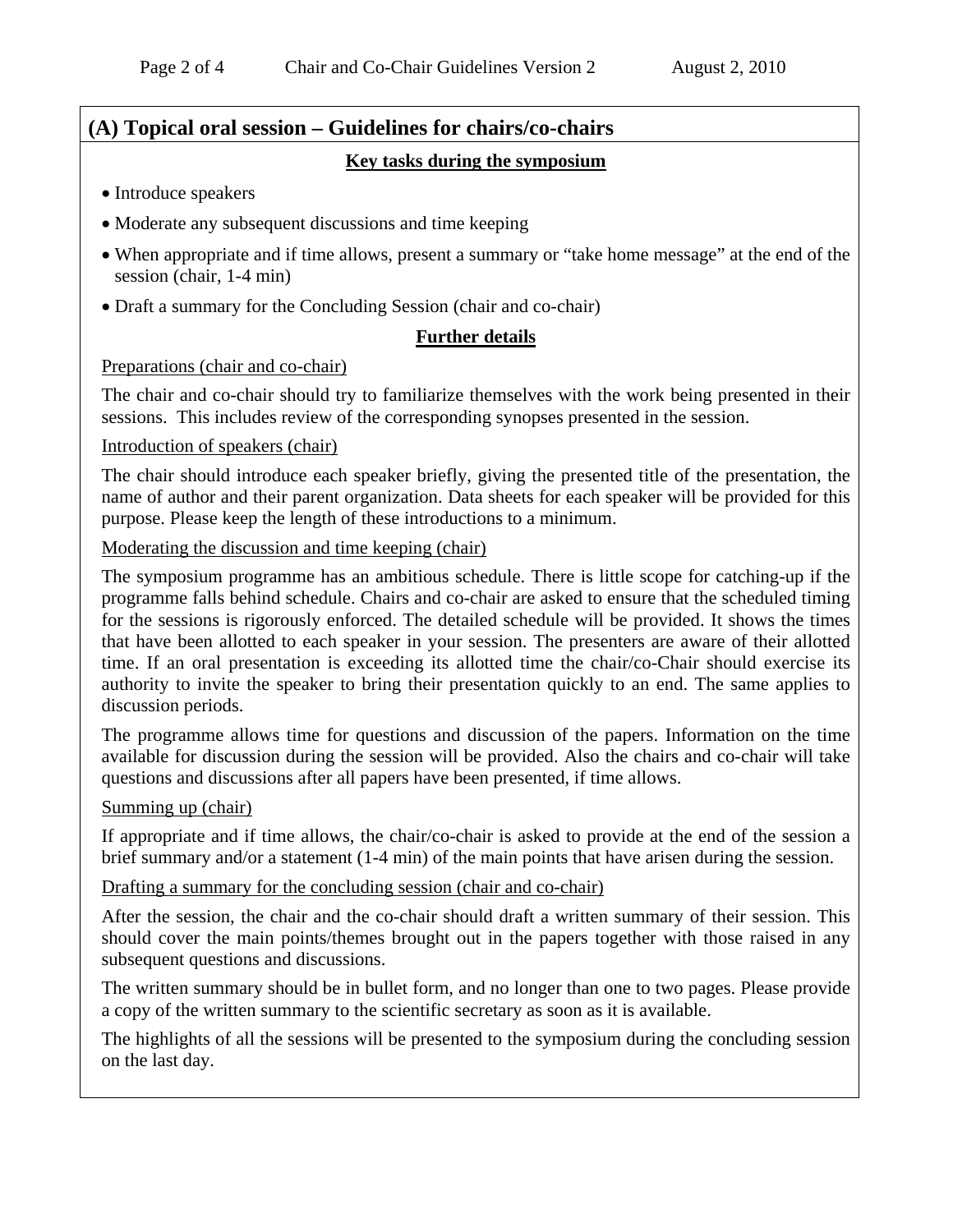# **(B) Poster highlights session – Guidelines for chair/co-chair**

**Key tasks during the symposium**

- Present the poster highlights
- Moderate any subsequent discussion
- Draft a summary for the concluding session

### **Further details**

### Preparations (chair and co-chair)

Chairs and co-chairs will review all poster related material (posters, slides showing highlights, synopses) and prepare the highlights for presentation at the symposium

### Moderating the discussion and time keeping (chair)

The symposium programme has an ambitious schedule. There is little scope for catching-up if the programme falls behind schedule. Chairs and co-chair are asked to ensure that the scheduled timing for the sessions is rigorously upheld.

Drafting a summary for the concluding session (chair and co-chair)

After the session, the chair and the co-chair should draft a written summary of their session. This should cover the main points/themes brought out in their session

The written summary should be in bullet form, and no longer than one to two pages. Please provide a copy of the written summary to the scientific secretary as soon as it is available.

The highlights of all the sessions will be presented to the symposium during the concluding session on the last day.